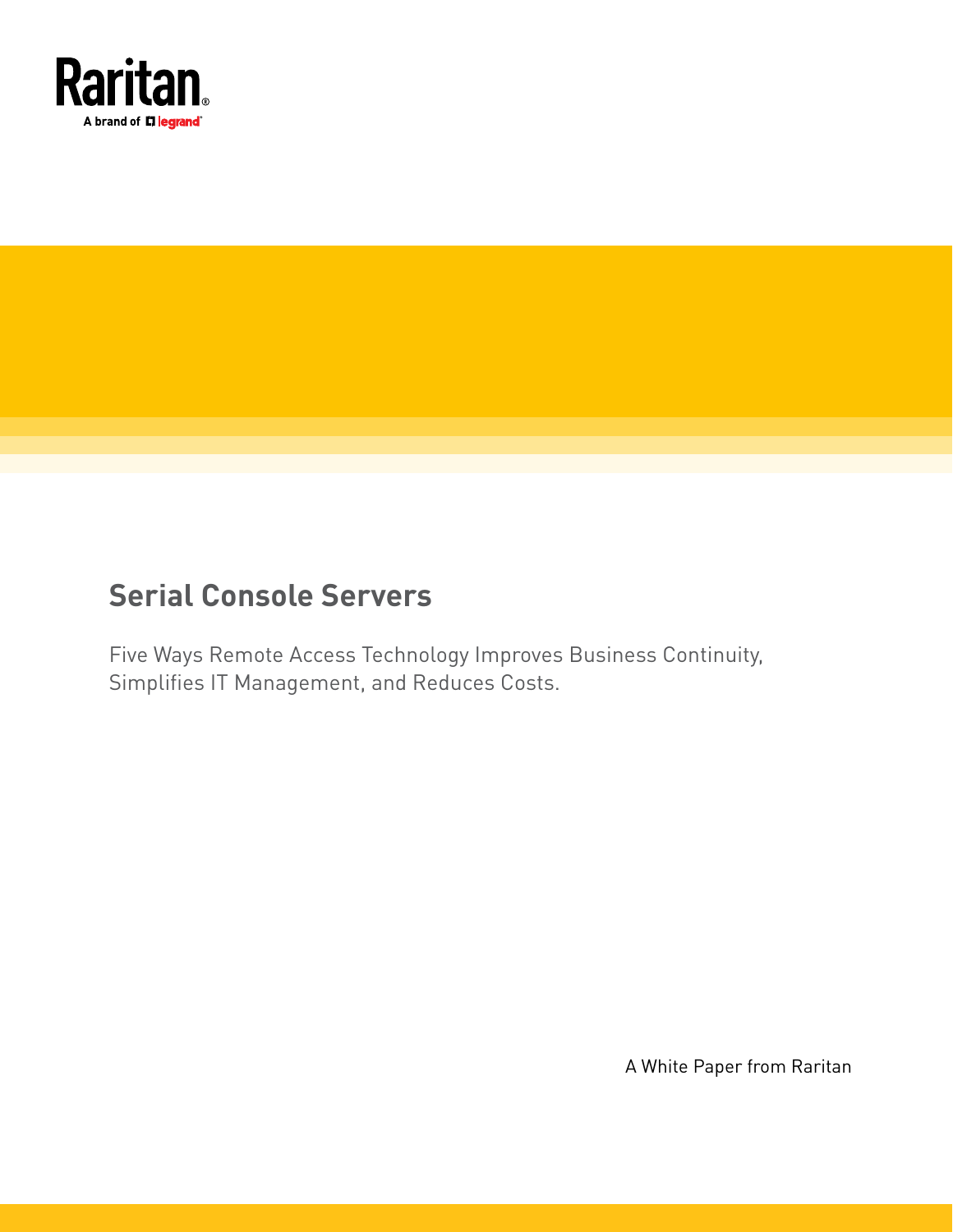## **Introduction**

Serial console servers allow IT and network administrators to remotely access, monitor and manage equipment with console ports, such as routers, switches, servers, storage hardware, firewalls, power distribution units (PDUs) and uninterruptible power supplies (UPS).

The advantages of deploying serial console servers is to improve business continuity, allow for easier and faster IT maintenance and management and result in cost and time savings, which frees up IT staff to focus on other important tasks, such as creating new, innovative services.

From a central location, they can use serial console technology to troubleshoot, configure or reboot devices, regardless of where the equipment resides: in an on-site data center, in a nearby building or colocation facility or even in remote offices and facilities in other cities.

For example, IT staffers can remotely monitor the health of equipment as well as receive real-time notifications for abnormal situations. They can also gain visibility into network conditions, and if an outage or other service disruption occurs, they can connect to the equipment, properly diagnose the problem, and in many cases, remedy the situation remotely.

This paper will detail the five key applications of serial console servers, explain the benefits of each and share real-world use cases on how organizations of all sizes can take advantage of the technology.

#### **Remote Access to Console Ports**

Managing IT equipment gets more complex as enterprises grow larger and become more geographically disbursed. Serial console servers simplify and streamline IT maintenance and management by providing IT organizations with multiple ways to remotely access and administer their tech infrastructure. This flexibility is critical because it allows IT staff to choose the best connection path for any task or situation.

Serial-over-IP access provides the ability to connect to serial console ports over a LAN, WAN or Internet connection. With serial consoles servers, you can access and control devices using Command Line Interface (CLI) commands through Java-free,

#### Multiple Forms of Serial-over-IP Access



web-based clients, Secure Shell (SSH) clients and TELNET1 .

For those who prefer to manage devices through graphical user interfaces (GUIs), IT organizations can deploy management software that allows them to centrally manage all their Serial console servers through a web-based GUI.

To maximize convenience and enable powerful scripting, users can access device console ports via:

- **Direct Port Access.** This is a convenient feature where users can directly connect to devices via the web, SSH or Telnet by bypassing the serial console's user interface. Instead, users can simply proceed to the targeted console port via fixed TCP port.
- **At-the-Rack Access.** Enterprises invest in Serial console servers for remote access, but sometimes IT administrators are in front of their equipment in their data center or wiring closet and need access to hardware directly. Through at-therack access, administrators connect to devices through a traditional RJ45 serial port, a USB port with laptops or with a traditional keyboard, mouse and monitor.
- **Modem Access.** If enterprises lose network connectivity or WAN access at a particular location, traditional analog telephone modems and cellular 3G/4G modems allow IT staff an alternative method to access and repair their

<sup>1 -</sup> TELNET is not recommended because it does not support encryption. Web-based interfaces that are Java-free are more secure because Java has security risks.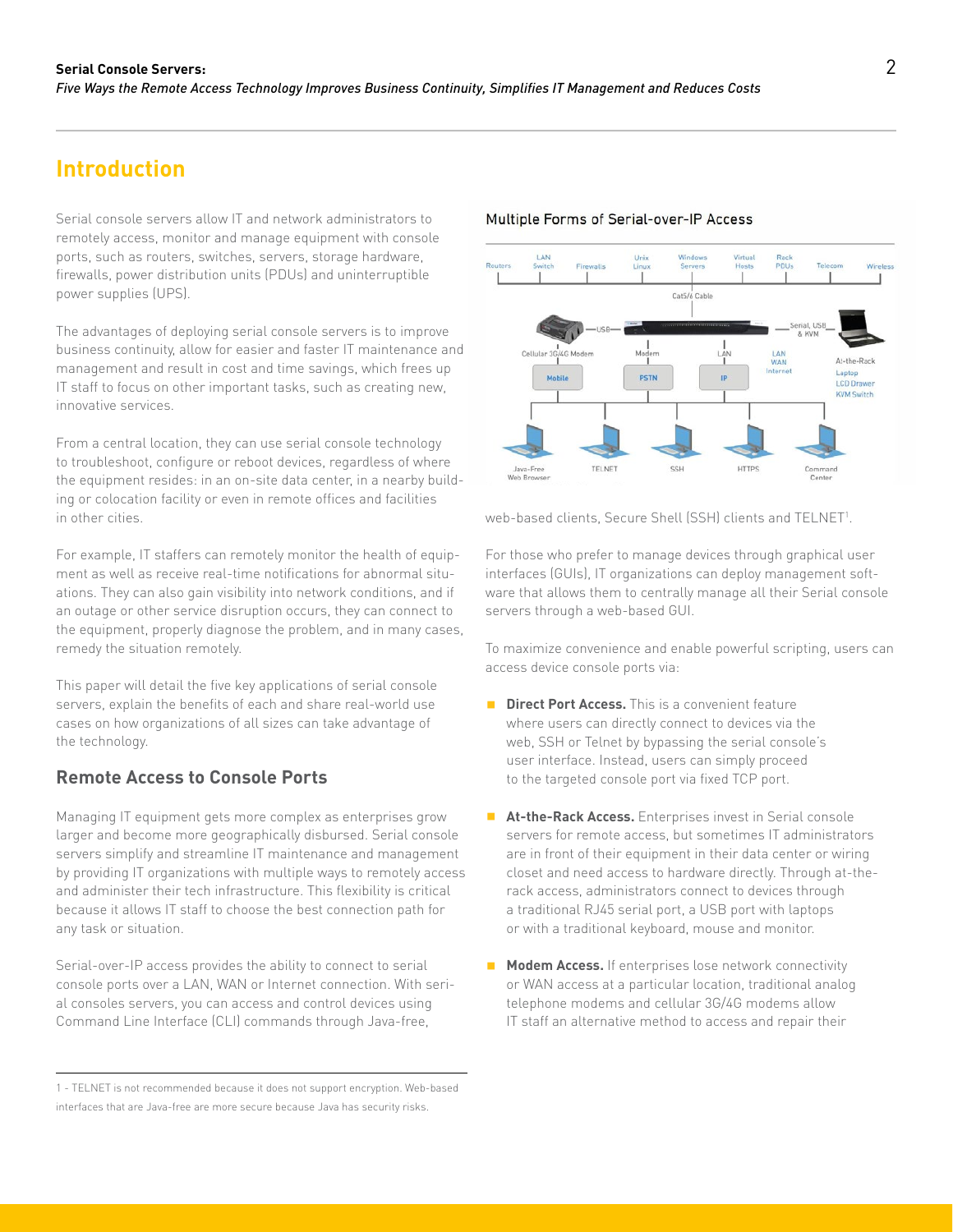network equipment and other IT infrastructure. This failsafe access is critical to respond to emergency situations.

### **Out-of-Band Access**

In a disaster recovery situation, enterprises can't rely solely on software-based network and systems management tools because these may not be available. This is where out-of-band access from Serial console servers can come to the rescue. Serial console servers work independently of operating systems and with multi-



ple connectivity options to provide users with emergency access to network equipment and IT infrastructure with serial ports.

#### **Benefits of out-of-band access include:**

- Ability to troubleshoot, maintain and manage serial devices remotely even when you lose network access
- $\blacksquare$  Minimize downtime by quickly recovering from disasters, outages and other problems
- Save money by not having to travel or send technicians to remote sites.

For example, in a small-scale outage limited to one building or a wiring closet or rack of servers, IT administrators can access the non-responsive or malfunctioning devices through their serial ports. Each serial device has system or kernel consoles that regularly send system status messages. So, IT staffers can connect to

devices, get their status by viewing their system or kernel console messages, and immediately start troubleshooting and reconfiguring settings if they must.

Even if a technician must go on-site, the central IT organization can at least diagnose the problem and pinpoint the exact location of the issue. That way, the central IT department can send technicians with the correct expertise to perform repairs or swap out equipment.

#### **Real-Time Monitoring, Log and Alerts**

A serial console server can monitor the performance of infrastructure equipment and send real-time alerts to IT staff if it detects critical events and failures, such as a server that is running out of memory or high temperatures detected in a rack. More specifically, Serial console servers can capture, store and monitor the full system logs from serial console ports.

On each port, users can define keywords such as "ERROR" or "ABORT" that indicates a failure or warning situation to trigger alerts and notifications from the serial console server over e-mail



or via Simple Network Management Protocol (SNMP), giving the IT staff time to fix issues. In some cases, the alerts allow organizations to proactively resolve problems before devices fail.

#### **Comprehensive Security: Access Control & Logging**

Strong security, access rights management and authentication prevent unauthorized access to Serial console servers and connected serial devices.